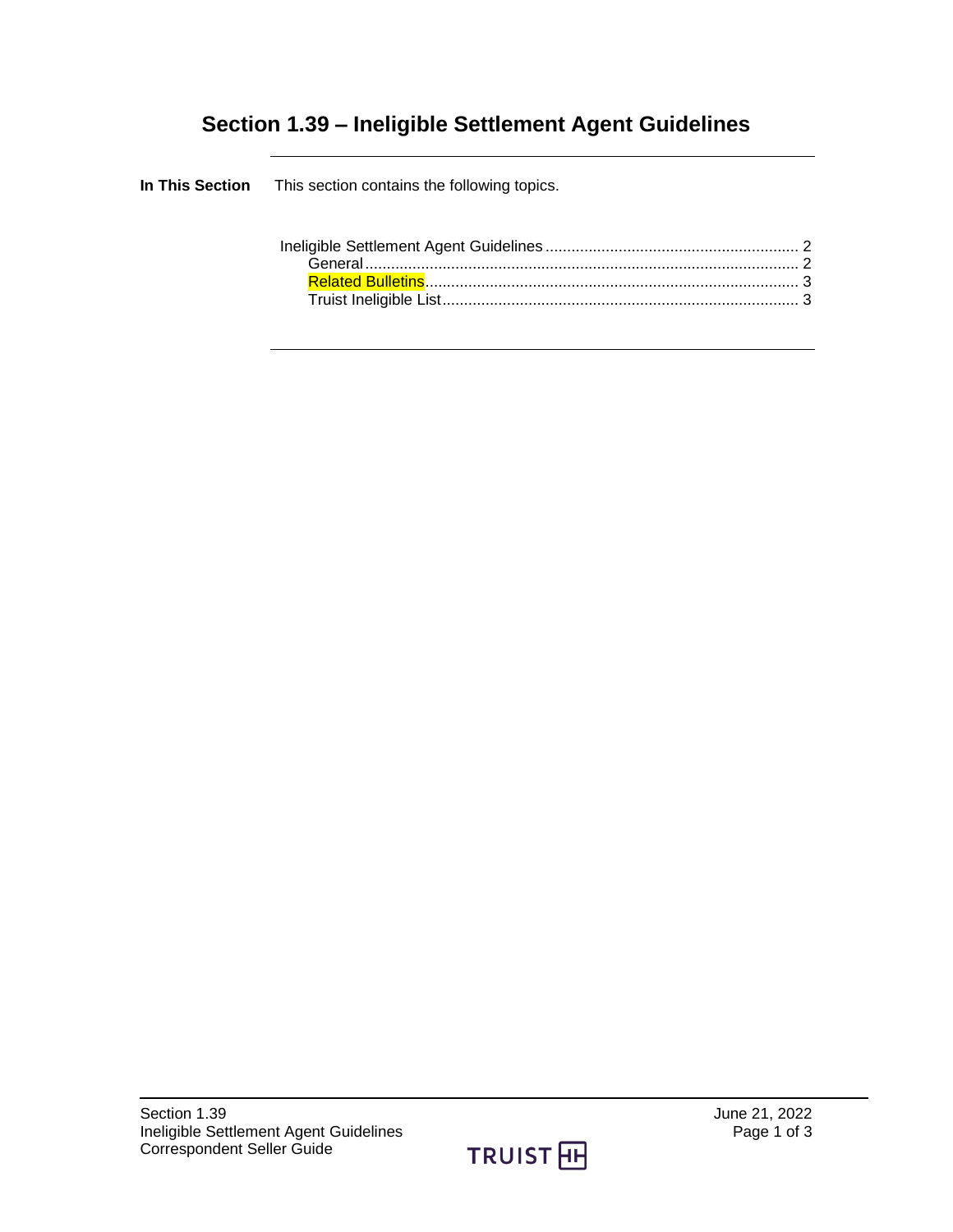## <span id="page-1-0"></span>**Ineligible Settlement Agent Guidelines**

- <span id="page-1-1"></span>**General** The Ineligible List ("the List") contains the names of Settlement Agents and Companies that are not eligible to perform loan closings or provide title services, either directly or indirectly, on real properties that secure loans to be funded or purchased by Truist. Truist's employees and Wholesale Customers warrant that no Settlement Agent or Company on the List is involved, in whole or in part, in the loan closing or title services in a loan funded by, or sold to, Truist.
	- The List contains confidential information and is only for use by Truist employees and/or clients of Truist. *Due to the confidential nature of the information contained therein, the Truist Ineligible List is passwordprotected and distribution of this List to third parties is strictly*  **prohibited.** By accessing or using the List, the user agrees to hold Truist harmless from, and to indemnify Truist for, any loss, damage, or expense resulting from the user's failure to maintain the confidentiality of the information contained in the List.

**Note:** Settlement Agents and Companies identified on the List are only ineligible with Truist. Truist's Fraud and Collateral Risk Management department updates the List weekly, but does not monitor changes with regards to an Agent's status specific to license number, address, company name, etc.

- Correspondent lenders will be required to check the Ineligible List for settlement agents and/or companies that are not eligible to perform loan closings or provide title services, either directly or indirectly, on real properties that secure loans to be funded or purchased by Truist.
- For loans delivered through the CorrAdvantage execution option, the ineligible list does not apply. Lenders must comply with all Freddie Mac required review for exclusion and ineligibility from the transaction.

*Continued on next page*